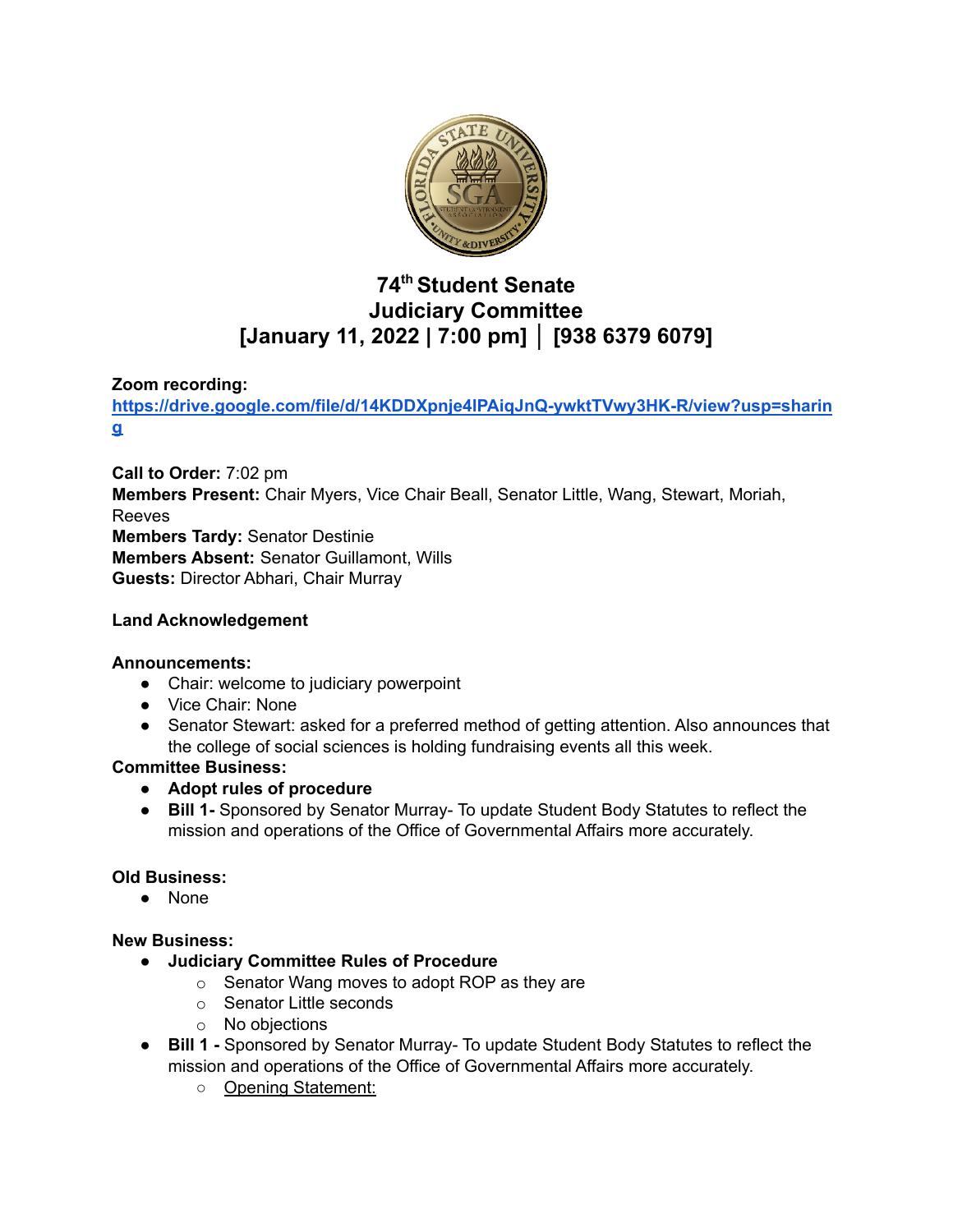- Chair Murray: Written in collaboration with the director of OGA. Changes names of the director to various names, also fixes typos and small errors. Main change is crossing out redundancies as well as adding in OGA's mission statement. Yields 0:53
- Technical Non-Debatable Questions:
	- None
- **○ Senator Wang moves to enter round-table discussion; Senator Little seconds; no objections**
- Round-Table Discussion:
	- Senator Little: Could the sponsor clarify what the reasoning in taking out the requirement that students have to be enrolled in a minimum credit hours to serve in the position
		- Chair Murray: Is already in statues, so is not needed in the bill
	- Senator Wang: In 908.5 A2, did you guys mean to strike out the phrase "during the absence or" or was that intentional?
		- Chair Murray: asked Senator Wang to clarify which section and statement she was referring to.
	- Chair Myers: WIII double check the legislation on Canvas due to confusion regarding the section Senator Wang was referring to.
	- Senator Little Point of Information: In section 908.3 Subsection 2, the formatting is not cohesive in formatting with the other sections.
		- Chair Murray: The statute might be wrong so it probably should be formatted to letters.
	- Senator Little: Asks if we should move to amend to fix right now
	- **■ Senator Little moves to amend section 908.3 to strike out number 1 and replace it with an A and to strike out the second number 2 and replace it with a B; Senator Wang seconds. No objections. Sponsor finds it friendly. Amendment passes**
	- **Senator Little:** For the sponsor, would it be ok to striking out chapter 231.1
		- Chair Murray: It is up to the committee
- **● Senator Stewart: proposes an amendment to 9.08 point 4 section B3 in adding a section proposing the position of assistants when the director is in need of help in the OGA. In B, in the case that the assistant chooses to drop the position, the executive board of OGA shall be notified. Also in the C section, said assistants will not have voting rights. All the pronouns should be changed to them. Vice Chair Beall Seconds. Senator Little Objects.**
	- **○** Opening statement for amendment (Senator Stewart): Amendment was brought by an OGA Executive board member. The position of assistant proposed in the bill would have very limited power, no voting rights, and would be there to help out with extensive work done by the OGA board of directors. Yields 1:56
	- o Technical Non-Debatable Questions:
		- Senator wang: Why are we putting assistants under the committee sections
			- Senator Wang moves to allow for a non-senator to speak
			- Vice Chair Beall seconds
		- Director Abhari: The committee section has always allowed the board of directors, so Jason naturally thought it should go under this section.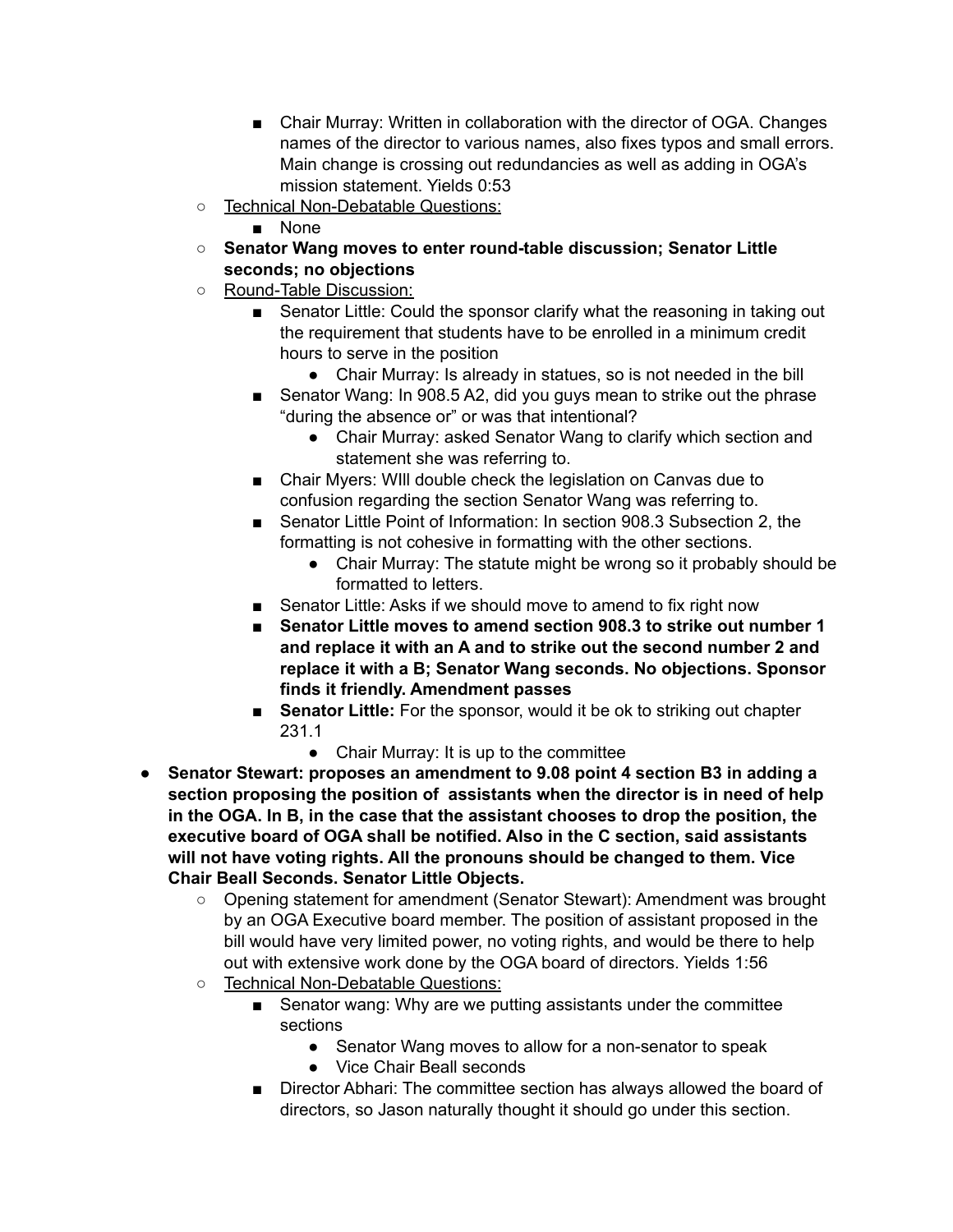- **Senator Little moves to enter round-table discussion; Vice Chair Beall seconds**
- Round-Table Discussion:
	- Senator Little: Are these assistants sworn into OGA or are they from the outside public?
	- Senator Stewart: They are not sworn in, that would defeat the purpose as a whole.
	- Senator Little: The first concern is that these people haven't been sworn in by the senate and they second don't have to be approved in order to be in the position.
	- Senator Stewart: To my understanding the position doesn't have voting rights and the position is not very important so they don't need to be sworn in
	- Senator Little: If these people aren't subject to approval then why does the position need to be created
	- Senator Wang: I'm confused as to why we need to put these in statutes
	- Director Abhari: There is a lot of work to do in OGA and wanted to make sure it was cleared by the senate and put it into writing so there are no issues for the future. Also for longevity sake.
	- Senator Wang: Concerned that these assistants are not sworn in and are working with people we had to swear into position. Should possibly be brought to the senate.
	- Senator Little: Agrees and these assistants should be confirmed by the senate.
	- Senator Little: The name that is produced in the amendment should be called executive assistants instead of just assistants.
	- Senator Wang: What if we did this in 908.2 A instead of doing 9 members at large we could say that the members at large can help and we could make it more than 9
	- Senator Stewart: Point of clarification, the senate can at times be a little bit slow and this would help out the board in the immediate without having to go through the senate
	- Senator Wang: There is still an issue of people doing stuff that are not confirmed by us and will be voting no
	- Senator Little: I agree with the previous speaker, I think these people need to be confirmed and I will be voting no
	- Senator Wang: Point of information, would it be 3C or 3B?
	- Senator Stewart: At the end of 3B
	- Senator Little: I think the language mentioned in the chat is too broad and it doesn clarify who is being appointed. There should possibly be another section stating that any assistants appointed by the OGA director should be approved by the senate.
	- Senator Wang: There should possibly be an amendment changing the wording in 3C striking unilaterally to appointed by the director and approved by the senate
	- Senator Stewart: Point of information, what are the thoughts of the approval of the position going straight to Senate instead of going through IA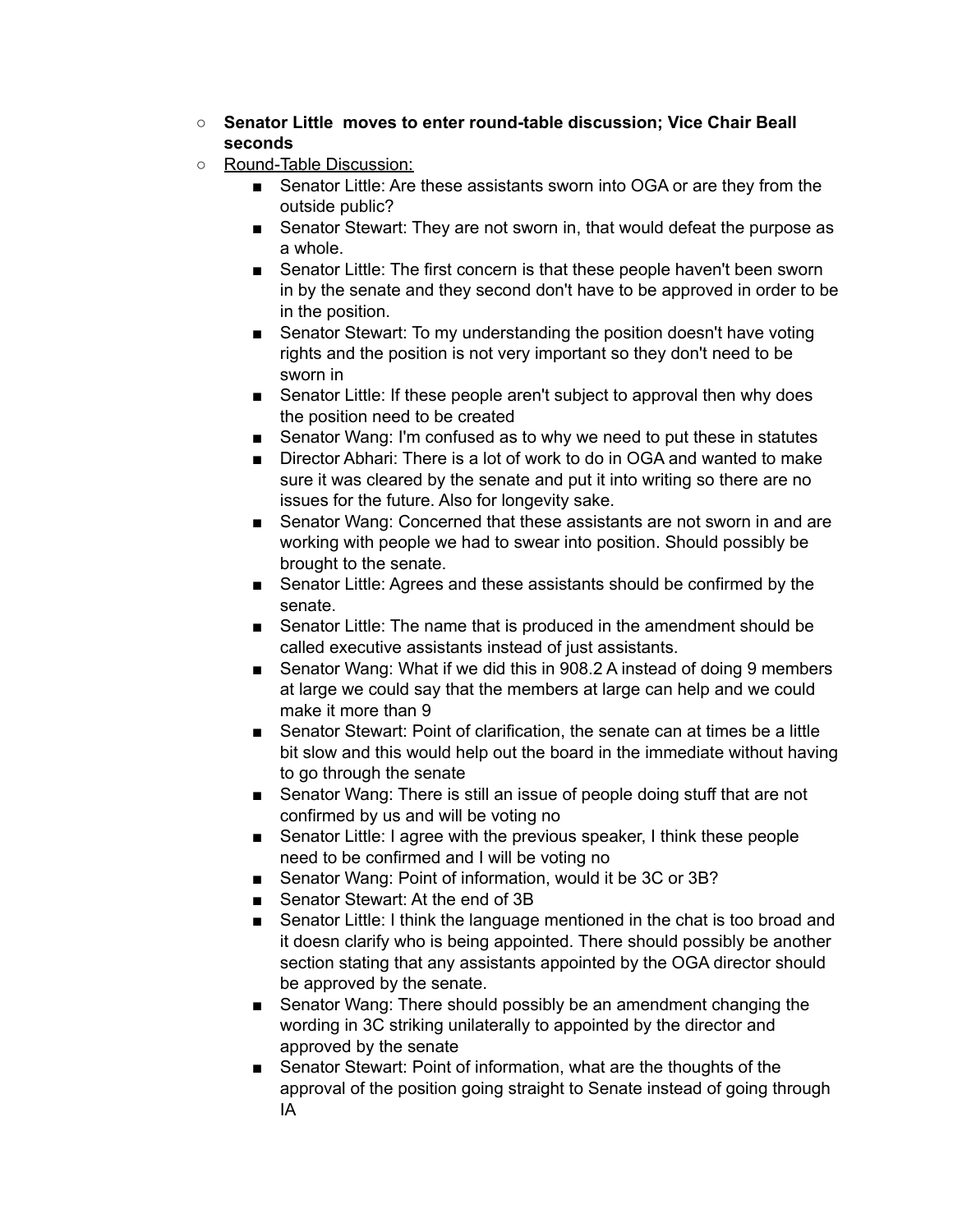- Senator Wang: I'm not sure we can even do that
- Senator Stewart: I'm assuming because of a contradiction elsewhere in statues
- Senator Wang: yes
- Senator Stewart: If anyone else wants to propose an amendment
- **○ Senator Little moved to amend the amendment in subsection C subsub section I to strike out unilaterally and read "Be appointed by the director subject to the approval by the student senate." Seconded by Senator Wang. Sponsor finds it friendly.**
	- Chair Murray: There are other positions across organizations like in the mental health council that have assistant-like positions that don't go through the senate and are not written in statutes.
	- Senator Little: I believe that violates statues and I will be looking into that but we shouldn't be going off of other organizations.
- **○ Senator Wang moves to call the question; Vice Chair Beall Seconds**
- Closing Statement:Senator stewart waives
- Vote:
	- Yes: (1) [Senator Stewart]
	- No: (6) Vice Chair Beall, Senator(s) Little, reeves, Wang, Noel, Moriah
	- Abstain: (0)
	- **Senator Wang moves to call the question; Senator Little seconds, Senator Stewart Objects. Senator Wang withdrawals the motion**
- **● Senator Stewart: proposes an amendment to 908.4 B and adds a section to read that the executive director shall be responsible for the duties and be granted priviliges outlined in the student body statutes 301.6A. Seconded by Vice Chair Beall. Senator Wang Objects. Senator Stewart withdraws her amendment.**
- **● Senator Stewart: proposes an amendment to 908.4 B and add a B to read "The Executive director shall serve as the chair and preside over all official activities of the office of governmental activities executive board" No Seconds. Amendment fails**
	- **○** Senator Little: Wanted to explain that the previous statements were redundant and is classified elsewhere
- **Senator Little moves to call the question; Senator Little seconds**
	- Closing Statement:
		- Thanked everyone for their work, waives the rest of his time
	- Vote:
		- Yes: (7 Vice Chair Beall, Senator(s) Little, reeves, Wang, Noel, Moriah, Stewart
		- $\blacksquare$  No: (0)
		- Abstain: (0)
	- **○ RESULT: BILL#1 PASSES**
		- Chair Murray: Point of Information, Could I add co sponsors right now
		- Senator Wang: Was that a previous passed bill? It needs to be written and approved that that is allowed
		- Chair Murray: It would be better to make that amendment tomorrow and not break statutes